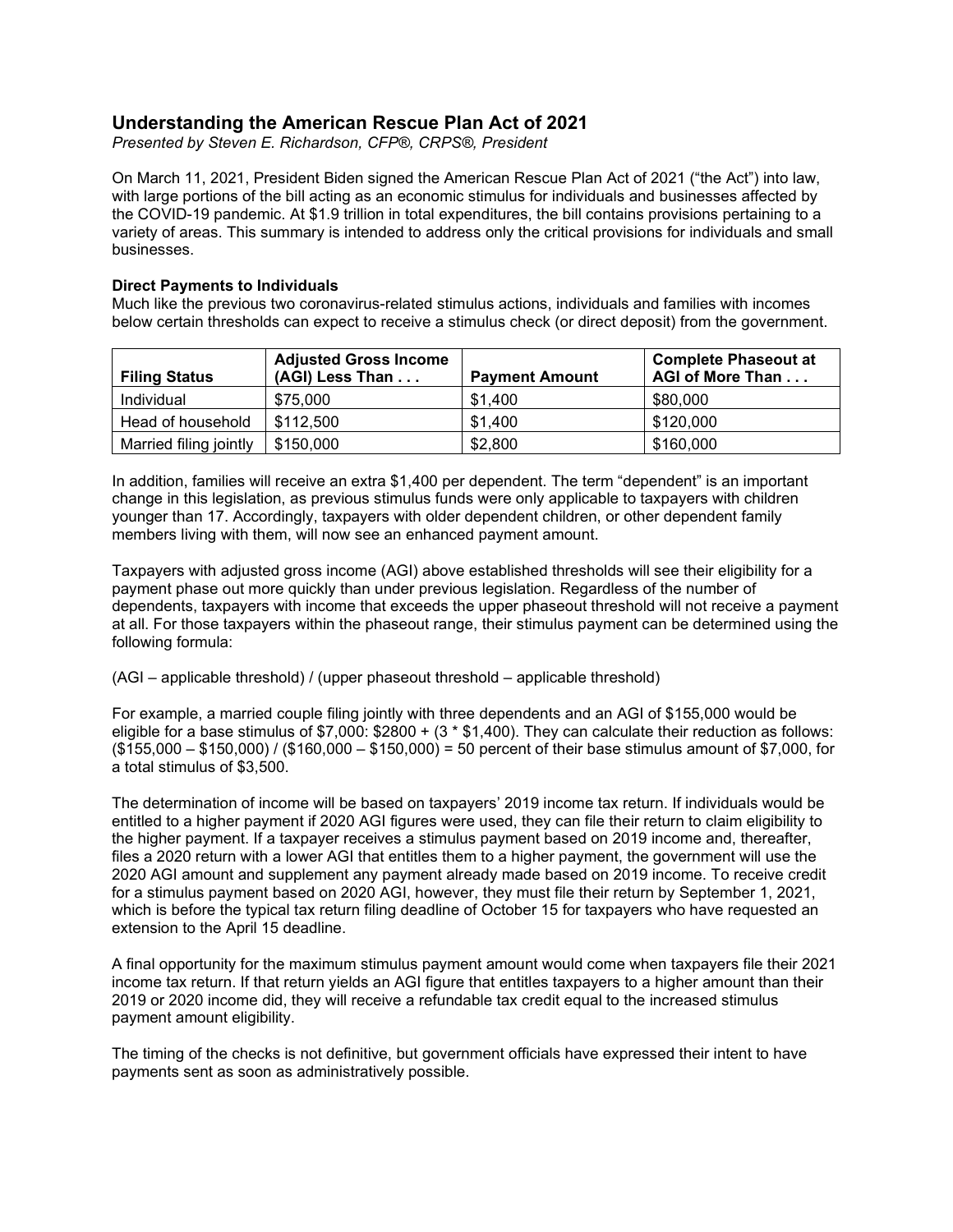# **Expansion of Unemployment Benefits**

Unemployed individuals, including those who typically aren't otherwise entitled to unemployment compensation under state law (e.g., self-employed) and self-certify that they have been adversely affected by the COVID-19 pandemic, may receive unemployment compensation for an additional period of up until September 6, 2021.

In addition to any weekly unemployment compensation available under state law, unemployed individuals are entitled to an additional \$300 per week for a period lasting until September 6, 2021, termed Federal Pandemic Unemployment Compensation.

The bill allows for up to \$10,200 of unemployment income per individual to be tax free, subject to income limits. The stated income limit is an AGI of \$150,000, which would include the sought-to-be-excluded unemployment income. The bill does not specify different income limits based on tax filing status (e.g., single, married filing jointly), and, therefore, it can be reasonably assumed that the AGI limit of \$150,000 applies to all filing statuses. Additionally, the \$150,000 AGI limit for unemployment income to be considered tax free is not a phaseout threshold; rather, it appears to be a "cliff," meaning that if a taxpayer's total AGI exceeds \$150,000, they would not receive any tax-free treatment of benefits under the bill.

# **Loans to Distressed Small Businesses**

The Paycheck Protection Program (PPP) will receive \$7.25 billion in additional funding. Small businesses (defined as those employing 500 or fewer employees) will be eligible for forgivable, government-backed small business loans under the PPP. The same basic eligibility standards previously adopted for the PPP will remain applicable, and the window to request a loan will still close on March 31, 2021. On March 30, the PPP Extension Act of 2021 was signed, extending this date to May 31, 2021.

The Act also provides funding to increase the accessibility of an Economic Injury Disaster Loan (EIDL) related to the COVID-19 crisis to the extent enough funding is available. Funds will be targeted from this program specifically to assist businesses with fewer than 10 employees and that suffered a substantial decrease in revenue.

A new Small Business Administration program designed to provide assistance to the disproportionately affected restaurant industry, called Restaurant Revitalization Grants, is funded in the Act. Similar to the PPP program, these tax-free Restaurant Revitalization Grants would be offered based on several conditions related to a loss of revenue due to the pandemic. Certain companies are excluded from eligibility for these loans, including restaurant chains with more than 20 locations and publicly traded companies. The first 21-day application period will be reserved for certain groups of owners (e.g., womenowned businesses, veterans).

## **Child Tax Credit**

Many taxpayers will see an increase in their available child tax credit for the 2021 tax year from \$2,000 per qualifying child to \$3,000 per child age 6 and older and \$3,600 per child younger than 6 as of December 31, 2021. Although the child tax credit is typically not subject to AGI limitations, the Act does put income limits in place for the enhanced credit amount over the typical \$2,000.

| <b>Filing Status</b>   | <b>Phaseout Begins for AGI More Than </b> |  |
|------------------------|-------------------------------------------|--|
| Individual             | \$75,000                                  |  |
| Head of household      | \$112,500                                 |  |
| Married filing jointly | \$150,000                                 |  |